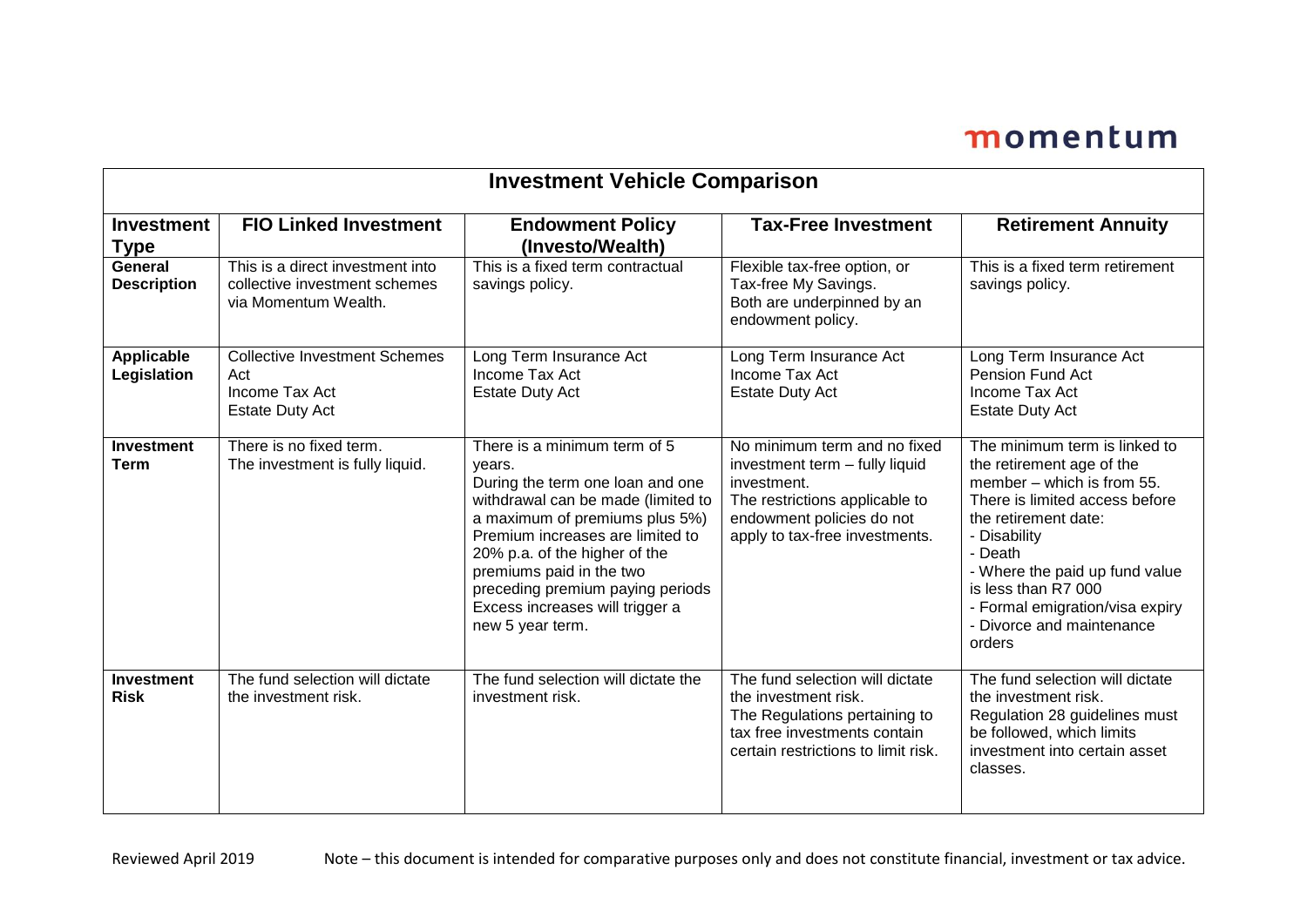| <b>Investment</b><br><b>Type</b>                             | <b>FIO Linked Investment</b>                                                                                                                                                                 | <b>Endowment Policy</b><br>(Investo/Wealth)                                                                                                                                                                                                                                                                                                                                                                                                                                                                   | <b>Tax-Free Investment</b>                                                               | <b>Retirement Annuity</b>                                                                                                                                                                                                          |
|--------------------------------------------------------------|----------------------------------------------------------------------------------------------------------------------------------------------------------------------------------------------|---------------------------------------------------------------------------------------------------------------------------------------------------------------------------------------------------------------------------------------------------------------------------------------------------------------------------------------------------------------------------------------------------------------------------------------------------------------------------------------------------------------|------------------------------------------------------------------------------------------|------------------------------------------------------------------------------------------------------------------------------------------------------------------------------------------------------------------------------------|
| Income Tax-<br>insurer or<br>administrator                   | Income earned by the collective<br>investment scheme is taxed in<br>the hands of the investor only.                                                                                          | The income earned in the policy is<br>taxed at the insurer according to<br>the four fund approach:<br>- Individual Policyholder Fund 30%<br>- Company Policyholder Fund 28%                                                                                                                                                                                                                                                                                                                                   | No income tax is payable on the<br>investment returns realised<br>within the investment. | Retirement funds are exempt<br>from income tax.                                                                                                                                                                                    |
| Income Tax -<br>investor                                     | Income earned by the collective<br>investment scheme is taxed in<br>the hands of the investor.<br>If the investor is a natural<br>person, the interest and dividend<br>exemption will apply. | When the endowment policy pays<br>out to the policyholder, no income<br>tax will be payable. The life<br>insurer pays tax on any investment<br>returns on behalf of the<br>policyholder in terms of section<br>29A of the ITA.                                                                                                                                                                                                                                                                                | Investment returns generated<br>are exempt from income tax.                              | Contributions may be tax<br>deductible within legislated<br>limits.<br>The tax tables applicable to<br>retirement funds will apply in<br>respect of any lump sums<br>received by the member or his<br>dependants or beneficiaries. |
| <b>Capital Gains</b><br>Tax - Insurer<br>or<br>administrator | Capital gains realised when<br>selling or switching units will only<br>be taxable in the hands of the<br>investor.                                                                           | All capital gains are taxed in the<br>hands of the insurer in terms of the<br>four fund approach - (where units<br>are sold to fund withdrawals,<br>surrenders, loans, maturities or<br>switches are made between funds)<br>- CGT can be incurred by the<br>insurer, impacting the fund value.<br>No exclusions apply in the funds.<br>The inclusion rates are as follows:<br>- Individual Policyholder Fund -<br>40% (effective rate - 12%)<br>- Company Policyholder Fund -<br>80% (effective rate - 22.4%) | Tax-free investments are<br>exempt from capital gains tax                                | Retirement funds are exempt<br>from CGT                                                                                                                                                                                            |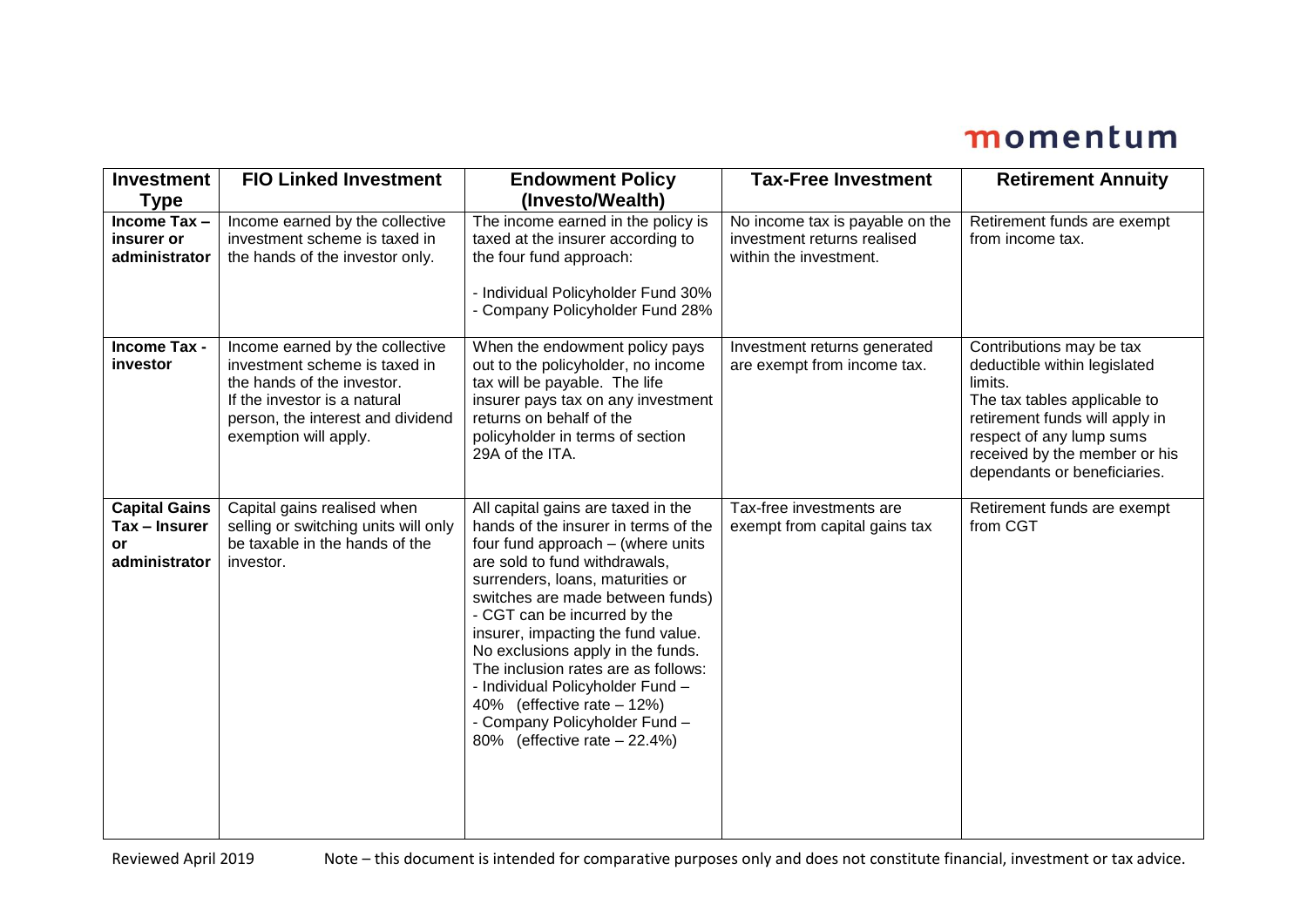| <b>Investment</b><br><b>Type</b>                   | <b>FIO Linked Investment</b>                                                                                                                                                                                                                                                                                                                                                                                                  | <b>Endowment Policy</b><br>(Investo/Wealth)                                                                                                                                                                                                                                                                                                                                                                                                                                                                                                                                                                                                                          | <b>Tax-Free Investment</b>                                | <b>Retirement Annuity</b>                                             |
|----------------------------------------------------|-------------------------------------------------------------------------------------------------------------------------------------------------------------------------------------------------------------------------------------------------------------------------------------------------------------------------------------------------------------------------------------------------------------------------------|----------------------------------------------------------------------------------------------------------------------------------------------------------------------------------------------------------------------------------------------------------------------------------------------------------------------------------------------------------------------------------------------------------------------------------------------------------------------------------------------------------------------------------------------------------------------------------------------------------------------------------------------------------------------|-----------------------------------------------------------|-----------------------------------------------------------------------|
| <b>Capital Gains</b><br>$Tax -$<br><b>Investor</b> | If a capital gain is realised when<br>the investor sells/switches units,<br>it will be subject to CGT.<br>Natural persons are entitled to<br>an annual exclusion of R40 000<br>where after the inclusion rate is<br>applied and it is included in<br>taxable income:<br>- Natural person - 40%<br>(max. effective rate - 18%)<br>- Company/CC/Trusts - 80%<br>(effective rate Co/CC - 22.4%)<br>(effective rate Trusts - 36%) | The original policyholder/spouse/<br>nominees/beneficiaries will not pay<br>any capital gains tax on the<br>proceeds from an endowment<br>policy.<br>Where the policy proceeds pay to<br>a subsequent policyholder (traded<br>or second-hand endowment),<br>capital gains tax may be payable<br>by the policyholder on any gains<br>realised.<br>Natural persons are entitled to an<br>annual exclusion of R40 000<br>where after the inclusion rate is<br>applied and it is included in<br>taxable income:<br>- Natural person - 40%<br>(max. effective rate - 18%)<br>- Company/CC/Trusts - 80%<br>(effective rate Co/CC - 22.4%)<br>(effective rate Trusts - 36%) | Tax-free investments are<br>exempt from capital gains tax | Capital gains tax is not payable<br>in respect of retirement benefits |
| <b>Dividends</b><br>Withholding<br>Tax             | DWT (20%) may be withheld<br>from certain dividends received.<br>Where the investor is a natural<br>person the DWT is withheld                                                                                                                                                                                                                                                                                                | DWT (20%) is applicable to<br>dividends received in the individual<br>policyholder fund                                                                                                                                                                                                                                                                                                                                                                                                                                                                                                                                                                              | Tax-free investments are<br>exempt from DWT               | Retirement funds are exempt<br>from DWT                               |